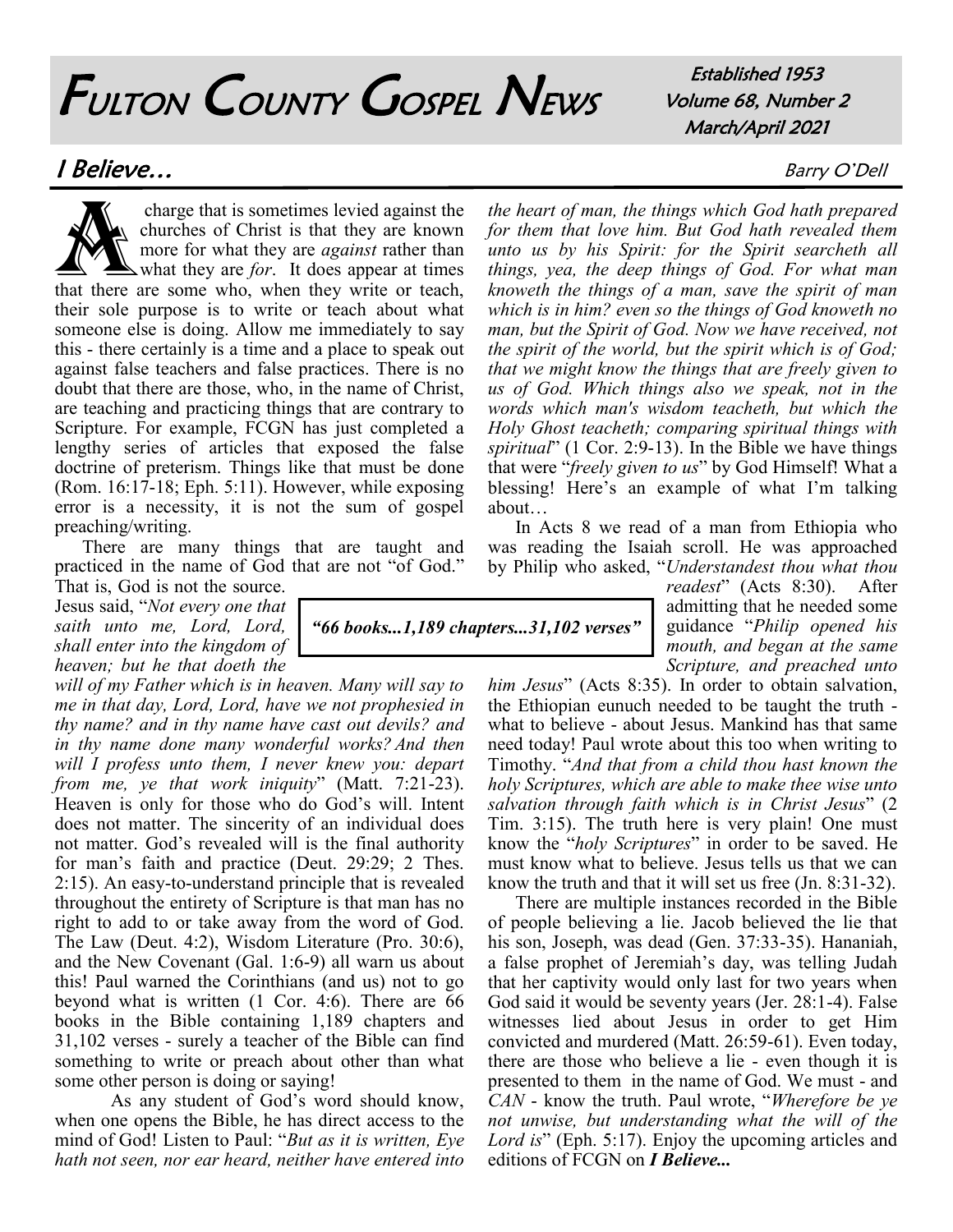enesis is the introduction to the Bible. If the book of Genesis does not provide a firm, trustworthy foundation, including its Creation accounts, the remainder of the Old Testament and the entire New Testament crumble. Gen  $\blacktriangledown$  enesis is the introduction to the Bible. If the book of Genesis does not provide a firm, trustworthy foundation, including its Creation accounts, the remainder of the Old Testament battlefield. The battle for Genesis is a major campaign in the war of faith. If liberal critics win this battle, the war is lost. We must, therefore, be dutiful in our defense by understanding the defense starts with Genesis. Of no small significance in this defense of Genesis and the Creation Week is that Jesus referenced the Creation account, seemingly taking it for granted that it represents an actual event (Matt. 19:4-5). This speaks volumes in our present considerations!

If there is one philosophy among all others that is behind the rejection of the Bible in general and Genesis Chapters One and Two in particular, it is surely the General Theory of Evolution (man came from matter alone by time and chance alone). If, however, Genesis is true, then evolutionary explanations, even "theistic" varieties, cannot be correct. If, therefore, Genesis is accurate in its account of the Creation, the whole of the Scriptures find themselves worthy of all acceptance. Therein is found the rub! If Genesis is true, "modern man" finds himself on the spot. The kind of life he would selfishly choose is one that the Bible condemns. It therefore comes as no surprise that naturalistic explanations for origins will dominate when materialism prevails as the basis of a society's structure. Hedonism and Christianity do not mix.

However, there are some who want to hold to the Bible while at the same time embracing most, if not all, of the structures of General Evolution. To do this, Genesis must be interpreted so as to allow for vast ages of time within the record of Chapter One. The "*Gap Theory*" and the "*Day Age Theory*" have developed as attempts to reconcile the suppositions of geologic time with the days of the Genesis creation account. The reconciliation proposed by the Gap Theory rests on three basic points taken from an interpretation of Genesis 1:1-2. From these points a theory is developed that allows billions of years to pass between the first two verses of chapter one. Vast amounts of time are needed to support the Theory of General Evolution. Time doesn't solve the problems, but it allows for the "appearance" of having something of substance. The first point of the Gap theory is based on an incorrect distinction that is made between the Hebrew words *bara* and *asah*. *Bara* is said to mean "create" while *asah* is given the meaning of "recreate." This distinction, however, is easily removed by noting that Genesis 1:26 refers to God "making," *asah*, man, while Genesis 1:27 says that God "created," *bara*, man. While the two words are not identical in meaning, they obviously can be used with a degree of interchangeably. The Gap Theory also depends on defining the Hebrew

word *hayetah* as meaning "became" instead of the usual "was" in the first clause of verse two. The word demonstrates the condition of the world after God created it, however, not that it was created one way and became another. The third point of this theory presents the thought that *tohu vabohu*, "waste and void," must refer to something that happened as the result of a long period of decline from order to disorder. However, *tohu* simply means "unformed" and *bohu* is defined as "empty." The thought is that God created the world in a state where its geographical features were not yet developed and upon which there dwelled no inhabitants. "Undeveloped and unfilled" is the thought. The remainder of Creation refines this to make the earth a suitable dwelling place for humans (one of the major stylistic features of Creation Week).

A sister theory that attempts to find billions of years in the Genesis account is the "Day Age Theory." All who hold to this particular view are not evolutionists, however, the theory gives credibility to the geologic time column which is itself one of the primary doctrines of evolutionary speculation. The most striking argument against a "day," *yom* in Genesis chapter one, being a long age of time is the wording of Exodus 20:8-11. Here in Exodus, the word *yom* clearly is used to refer to a twentyfour-hour day. Additionally, the creation days are also mentioned here, rather straightforwardly as being the same as the days of an ordinary week. Whatever the word might mean elsewhere i.e., Genesis 2:4 where a figurative use is found (not at all what is needed to make *yom* work for the Day Age Theory); in Exodus 20:8-11 *yom* is used in the sense of a typical twenty-four-hour period of time, an ordinary day and associated with the creation week as if it too were comprised of ordinary days. Genesis makes the same point about a twenty-four-hour day, as does Exodus by associating both evening and morning with each day. Each of the creation days had two periods of twilight, evening and morning. Genesis One, it should also be noted, is generally considered to have been written in prose rather than poetry thereby associating the force of the language with being a literal. Even if some allowance be made for possible time measurement relatively minor differences, no time periods of vast eons in length can be gotten from a simple look at the text.

Both the Gap Theory and the Day Age Theory find no comfortable, obvious support in the Genesis account of creation. Were it not for the suppositions of the General Evolution Theory, I doubt the attempts to find eons of time in Genesis Chapter One would receive so much attention. The real issue is very clear-cut. Does the Bible teach a literal six-day creation, or does it teach the Theory of General Evolution? Let me clearly state, that being the case, I believe the Theory of General Evolution to be one of the greatest deceptions ever perpetrated in Western culture.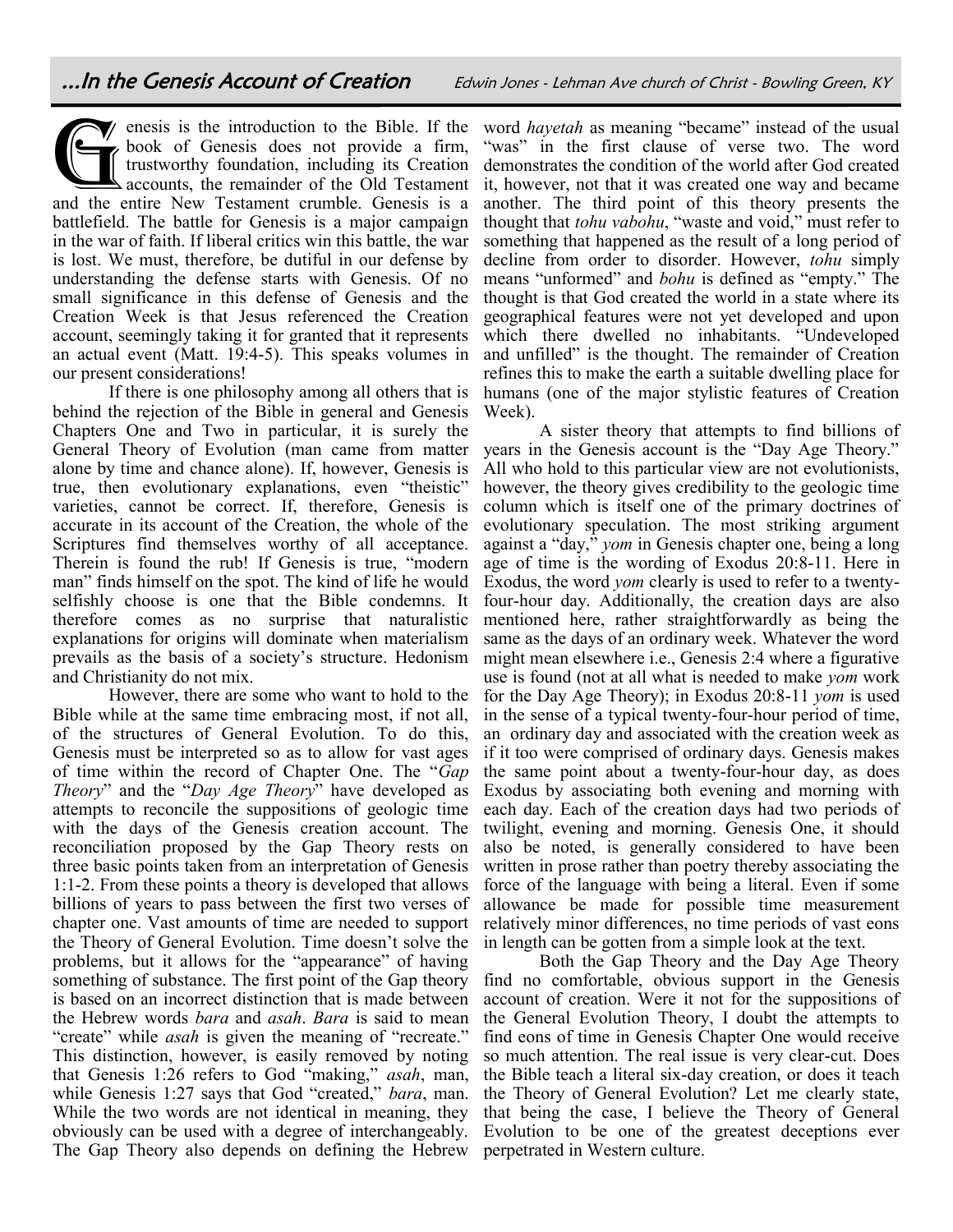...In God's Design for the Home **Robert Alexander - Lucedale church of Christ** - Lucedale, MS

If the said "as goes the home, so goes society."<br>The home is the basic unit of society. Breakdowns in<br>society ultimately lead back to breakdowns in the<br>home. It is sad, but not surprising, to see the society<br>freefall moral t is often said "as goes the home, so goes society." The home is the basic unit of society. Breakdowns in society ultimately lead back to breakdowns in the  $\blacktriangle$  home. It is sad, but not surprising, to see the society behind this freefall is the change in attitudes over the years towards the home or the family. The idea that the home is simply a social construct is quite prevalent. Words such as "nuclear" or "traditional" are thrown out to describe the home. The implication is that the home is a societal institution that originated and was designed by mankind. This belief has led to the false idea that marriage itself is simply a "piece of paper" or a "license" given by the government and that government is the entity that determines what a marriage and the home is to be. No wonder the home has fallen in disarray over the last several years as the governmental legalization of homosexual "marriages" has been front and center.

What should the home look like? The answer is found in Jesus' words to the Pharisees in Matthew 19:4 when he stated "*Have ye not read, that He who made them at the beginning made them male and female?"* It is important to note that Jesus Himself, God the Eternal Word, appeals back to creation to define the home.

Jesus does not appeal to civil law, but the natural order of things established at creation as recorded in Genesis 1 and 2. Those chapters establish the fundamental

truths pertaining to the home: that the home has God as its origin, the home has a God given pattern, and the home has a God given function. By looking back to God's word - especially the fundamental teachings of Genesis 1 and  $2$  - one can see how the home is to function.

**The home has God as its origin.** Genesis 1:26 states that God made man and woman in His image, assigning genders and blessing, instructing them to, "be fruitful and multiply…" (2:18). God is the divine designer, architect, and creator of the home. Happy, Scriptural homes, that will benefit society, must look to God alone and be built according to His will (Ps. 122:1).

**The home has a God given pattern.** God made male and female (Gen. 1:26-27), making male first, then female. In creating the male, God knew it was not good for the man to be alone (Gen. 2:18). God knew man needed companionship, a "help meet" ("ezer kinegdo") or a "helper fit for him." Man needed someone like him, of like nature to himself, but not him, a difference: a woman. There is a natural order to creation, but in no way does this make the female inferior to the male. She was taken from Adam's side (Gen. 2:21-22). If she were taken from his head, she would have been superior. On the other hand, if she had been made from his feet, she

would have been inferior. Being fashioned from his side suggests her equality with man, though the man is the head of the wife by natural order of creation (1 Cor. 11:1ff; Eph. 5:23ff) and certainly Adam himself demonstrated this principle in naming his wife. Woman then is the perfect "help meet" or complement to man because she is of like nature of man. The phrase "bone of my bones, flesh of my flesh" signifies the unmistakable compatibility between the man and woman. It is in the marital relationship that the companionship of man and woman is fully realized (2:23-24). In marriage, man leaves father and mother to cleave to his wife. The idea of "leave" suggests the permanence God had in mind for the marital relationship in that it demonstrates why a man will leave father and mother. The idea of "cleave" denotes the concept of sticking, gluing, or joining closely in a permanent union, implying and necessitating affection and loyalty. It is God who created the institution of marriage, and it is God who joins man and woman together in marriage: not man. Therefore, man does not have the right to put asunder what God has joined together (Matt. 19:6).

**The home has a God given function.** The command of Genesis 1:28 is to both the male and female to

*"God is the divine designer, architect, and creator of the home."*

"be fruitful, and multiply and replenish the earth, and subdue it; and have dominion…over every living thing that moveth upon the earth." Along with the

responsibility of dominion over the earth, both male and female have a role in being fruitful and replenishing the earth. The question is "What relationship does this occur in? Is it unlimited as some suggest?" There is the issue of fornication, which is a work of the flesh (Gal. 5:19ff). So, the logical deduction is that this responsibility is fulfilled within the confines of the marital relationship (Heb. 13:4). Can a man and a man fulfill this command? Can a woman and woman? Obviously not! Can a male and female do so outside the marital relationship? Not without sinning against God. In being fruitful, the husband and wife are to bring their offspring up in the nurture and admonition of the Lord (Eph. 6:4). Part of doing such is teaching their children God's plan and pattern for the home and marriage.

In conclusion, though the book of Genesis is found in the Old Testament and Christians are not bound by the Old Testament law today, the principles and patterns considered are just as pertinent and binding today as they were then because God's plan and pattern for the home is established on natural law put into place at creation. Therefore, the home should not look like what the world says. It should be what God established back in Genesis 1 and 2. May all strive to build homes God's way - the Genesis 1 and 2 way.